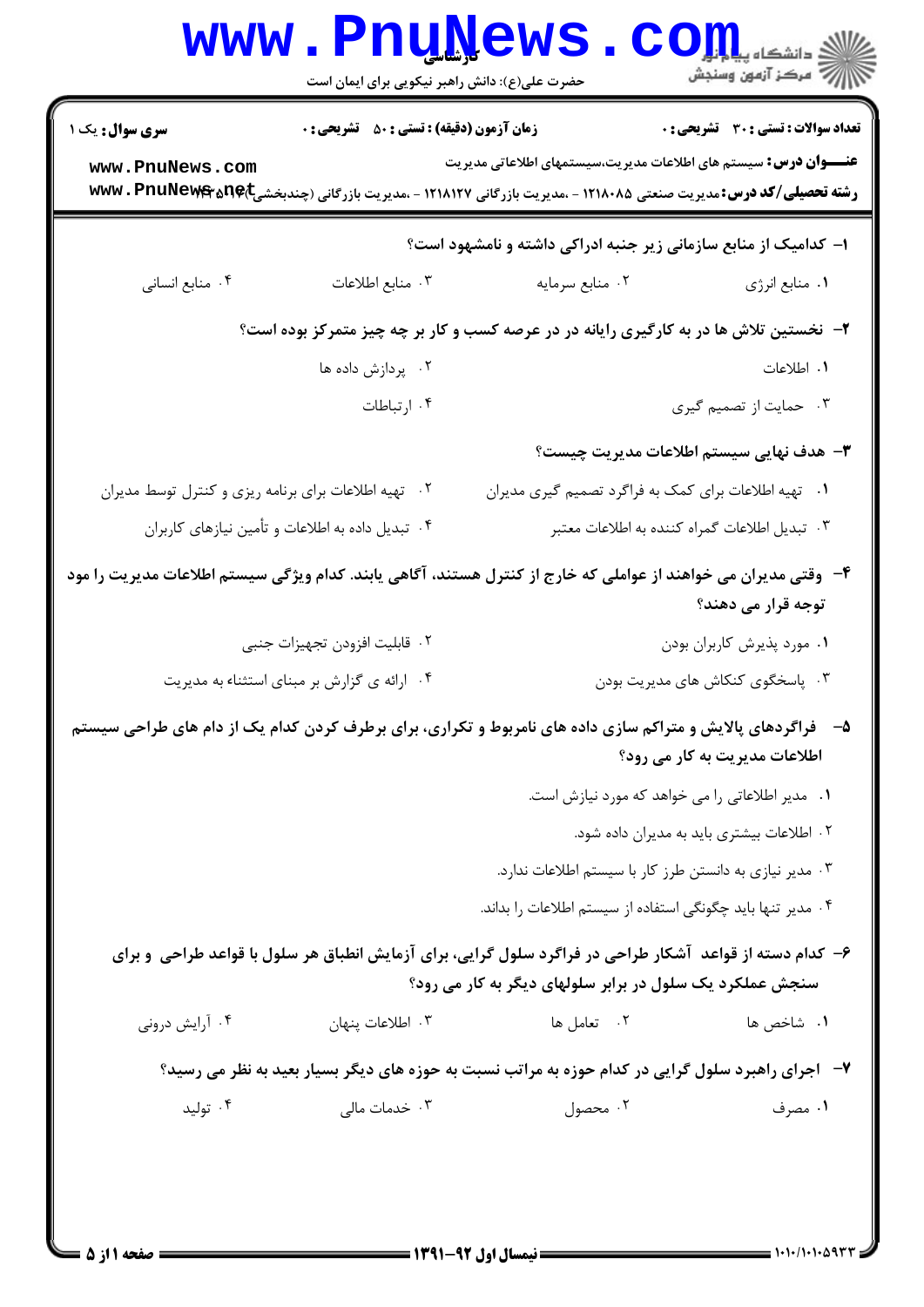|                                                                                                                | <b>www.PnuNews</b><br>حضرت علی(ع): دانش راهبر نیکویی برای ایمان است                                                                          |                                                                         | $\mathbf{1} \mathbf{O} \mathbf{m}$ و دانشڪاه پ<br>أآت مرکز آزمون وسنجش |  |
|----------------------------------------------------------------------------------------------------------------|----------------------------------------------------------------------------------------------------------------------------------------------|-------------------------------------------------------------------------|------------------------------------------------------------------------|--|
| <b>سری سوال : ۱ یک</b>                                                                                         | <b>زمان آزمون (دقیقه) : تستی : 50 ٪ تشریحی : 0</b>                                                                                           |                                                                         | <b>تعداد سوالات : تستی : 30 ٪ تشریحی : 0</b>                           |  |
| www.PnuNews.com                                                                                                | <b>رشته تحصیلی/کد درس: م</b> دیریت صنعتی ۱۲۱۸۰۸۵ - ،مدیریت بازرگانی ۱۲۱۸۱۲۷ - ،مدیریت بازرگانی (چندبخشیp <b>e)Cyte ، PruNews ، PruNews س</b> | <b>عنــــوان درس:</b> سیستم های اطلاعات مدیریت،سیستمهای اطلاعاتی مدیریت |                                                                        |  |
|                                                                                                                | ۸−۔ با اجرای راهبرد سلول گرایی چه تغییری در نوآوری و درجه عدم اطمینان فراگرد طراحی ایجاد می شود؟                                             |                                                                         |                                                                        |  |
|                                                                                                                | ۰۲ کاهش نوآوری- کاهش عدم اطمینان                                                                                                             |                                                                         | ٠١ رونق نوأوري -كاهش عدم اطمينان                                       |  |
|                                                                                                                | ۰۴ رونق نوأوري - افزايش عدم اطمينان                                                                                                          |                                                                         | ۰۳ کاهش نوآوری - افزایش عدم اطمینان                                    |  |
|                                                                                                                | ۹- برای جلوگیری از تکرار خطاهای پر هزینه طراحان ًسلولهای مختلف یک محصول در فراگرد سلول گرایی چه باید کرد؟                                    |                                                                         |                                                                        |  |
|                                                                                                                | ۰۲ تدوین قواعد برای تعیین تناسب نوع کاری با نوع پروژه                                                                                        | ٠١. استخدام افراد دانشمند و در اختيار قرار دادن منابع                   |                                                                        |  |
|                                                                                                                | ۰۴ عدم مبادله اطلاعات پنهان با سایر بخش های سازمان                                                                                           | ۰۳ اعمال کنترل کمتر و افزایش ارتباطات میان طراحان                       |                                                                        |  |
|                                                                                                                |                                                                                                                                              | ∙ا−  در طبقه بندی اطلاعات کدام گزینه معرف « اطلاعات ویژه » است؟         |                                                                        |  |
|                                                                                                                |                                                                                                                                              | ١. بيت - بايت- اطلاعات- دانش ، اگر به صورت دست دوم باشند                |                                                                        |  |
|                                                                                                                |                                                                                                                                              | ۰۲ داده- اطلاعات- دانش- حکمت ، اگر به صورت دست اول باشند                |                                                                        |  |
|                                                                                                                |                                                                                                                                              | ۰۳ بیت- بایت- داده- اطلاعات، اگر به صورت دست دوم باشند                  |                                                                        |  |
|                                                                                                                |                                                                                                                                              | ۰۴ بایت- دانش-  داده- اطلاعات، اگر به صورت دست اول باشند                |                                                                        |  |
|                                                                                                                | <b>۱۱</b> -    هدف بیشتر پردازش هایی که در سیستم اطلاعات مدیریت صورت می پذیرد ، چیست؟                                                        |                                                                         |                                                                        |  |
|                                                                                                                |                                                                                                                                              |                                                                         |                                                                        |  |
|                                                                                                                | ۰۴ ایجاد گزارش های گوناگون از داده های ذخیره شده                                                                                             |                                                                         | ۰۳ ذخیره سازی تفصیلی « داده ها»                                        |  |
|                                                                                                                | 1۲- در یک سیستم اطلاعاتی از کدام برنامه نرم افزاری برای « واژه پردازی » استفاده می شود؟                                                      |                                                                         |                                                                        |  |
| ۰۴ نرم افزار بهره وري                                                                                          | ۰۳ نرم افزار غیر سیستم                                                                                                                       | ۰۲ نرم افزار کاربردی                                                    | ۰۱ نرم افزار سیستم                                                     |  |
|                                                                                                                | ۱۳- هر گاه جملات یک سلول بر انجام وظایف یا فعالیتهایی دلالت داشته باشند که هیچ گونه ارتباط آشکاری با یکدیگر ندارند                           |                                                                         | آن سلول دارای چه انسجامی است؟                                          |  |
| ۰۴ انسجام ترتیبی                                                                                               | ۰۳ انسجام موقتی                                                                                                                              | ۰۲ انسجام تصادفی                                                        | ۰۱ انسجام منطقی                                                        |  |
| ۱۴-   در طراحی ساختار مفهومی اطلاعات (مدلسازی اطلاعات)، کدام « ساخته » بر همراهی موجودیت های مشابه دلالت دارد؟ |                                                                                                                                              |                                                                         |                                                                        |  |
| ۰۴ نقش                                                                                                         | ۰۳ زوجی $\cdot$                                                                                                                              | ۰۲ رابطه                                                                | ۰۱ نشانگر                                                              |  |
|                                                                                                                |                                                                                                                                              |                                                                         |                                                                        |  |
|                                                                                                                |                                                                                                                                              |                                                                         |                                                                        |  |
|                                                                                                                |                                                                                                                                              |                                                                         |                                                                        |  |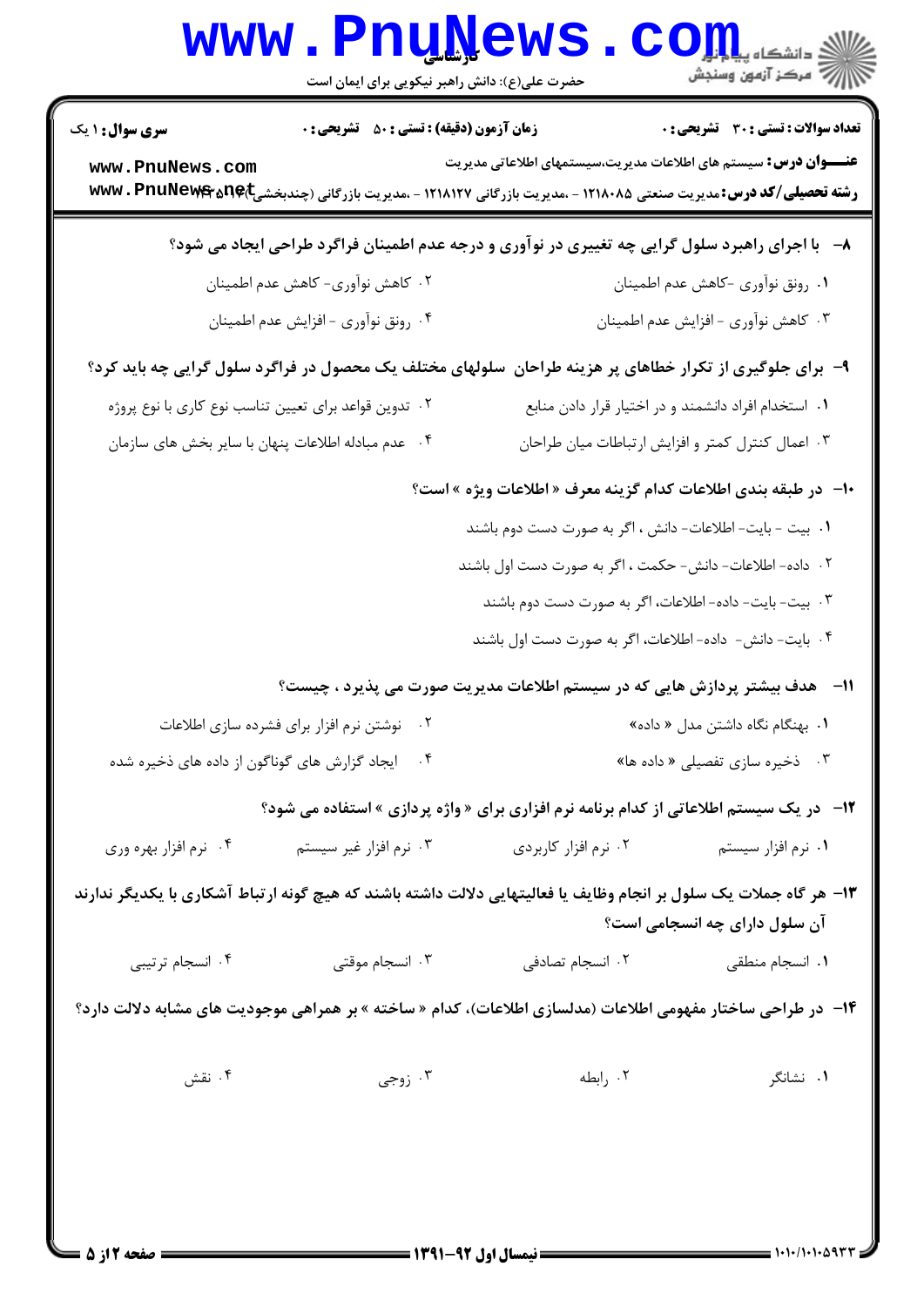|                        | <b>www.Pnukews</b><br>حضرت علی(ع): دانش راهبر نیکویی برای ایمان است                                                                  |                                                                         | اللا دانشگاه پیا بالوا<br>الله مرکز آزمهن وسنجش |
|------------------------|--------------------------------------------------------------------------------------------------------------------------------------|-------------------------------------------------------------------------|-------------------------------------------------|
| <b>سری سوال : ۱ یک</b> | <b>زمان آزمون (دقیقه) : تستی : 50 ٪ تشریحی : 0</b>                                                                                   |                                                                         | <b>تعداد سوالات : تستي : 30 ٪ تشريحي : 0</b>    |
| www.PnuNews.com        | <b>رشته تحصیلی/کد درس: م</b> دیریت صنعتی ۱۲۱۸۰۸۵ - ،مدیریت بازرگانی ۱۲۱۸۱۲۷ - ،مدیریت بازرگانی (چندبخشی <b>pe)C و www . PnuNewer</b> | <b>عنــــوان درس:</b> سیستم های اطلاعات مدیریت،سیستمهای اطلاعاتی مدیریت |                                                 |
|                        |                                                                                                                                      | ۱۵– در چرخه حیات داده، چه زمانی داده به اطلاعات تبدیل شده است؟          |                                                 |
|                        |                                                                                                                                      | ۰۱ وقتی که داده های متعدد تلفیق شده و در یک مجموعه کلی سازماندهی شود.   |                                                 |
|                        |                                                                                                                                      | ۰۲ وقتی که داده های تصادفی جداسازی و دسته بندی شود.                     |                                                 |
|                        |                                                                                                                                      | ۰۳ وقتی که داده ها به شکل معنی داری برای استفاده اعضای سازمان درآیند.   |                                                 |
|                        |                                                                                                                                      | ۰۴ وقتی داده ها از فراگردی به فراگرد دیگر منتقل شوند.                   |                                                 |
|                        | ۱۶- در مدل مفهومی اطلاعات، کدام گزینه در مورد قواعد ساختِ « ویژگی » صحیح می باشد؟                                                    |                                                                         |                                                 |
|                        |                                                                                                                                      |                                                                         | ۰۱ هیچ ارزشی به ویژگی ها نسبت داده نمی شود.     |
|                        |                                                                                                                                      | ۰۲ به همراه هر نقش نباید ویژگی هایی نیز موجود باشد.                     |                                                 |
|                        |                                                                                                                                      | ۰۳ به هر ویژگی باید یک نشانگر منحصر به فرد اختصاص داده شود.             |                                                 |
|                        |                                                                                                                                      |                                                                         | ۰۴ در هر موجودیت بیش از یک ویژگی نباید جمع شود. |
|                        | مقدار رابطه « موجودیت تقاطعی » با هر یک از « موجودیت های وابسته » همواره به چه صورت است؟                                             |                                                                         | $-14$                                           |
| ۰۴ چند به چند          | ۰۳ صفر به چند                                                                                                                        | ۰۲ یک به چند                                                            | ۰۱ یک به یک                                     |
|                        | ۱۸−۔ در طراحی پایگاه داده ای، تشریح چگونگی سازماندهی پایگاه اطلاعاتی بر روی ابزارهای ذخیره سازی ثانوی و نحوه                         | دسترسی به آنها از طریق چه مدلی صورت می گیرد؟                            |                                                 |
| ۰۴ مدل نظام یافته      | ۰۳ مدل منطقی                                                                                                                         |                                                                         |                                                 |
|                        | ۱۹– کدام شاخص کیفی در طراحی پایگاه داده ای، به میزان هزینه ایجاد تغییر در پایگاه اطلاعاتی به هنگام افزودن یا تغییر                   |                                                                         | دادن گزارش ها و صفحات اشاره دارد؟               |
| ۰۴ بهره وري            | ۰۳ انعطاف                                                                                                                            | ۲. کارآیی                                                               | ۰۱ انسجام                                       |
|                        | <b>۲۰</b> - کدام گزینه« ساخته » های طراحی منطقی پایگاه اطلاعاتی را به درستی نشان می دهد؟                                             |                                                                         |                                                 |
|                        | ٢. زوجي ها- موجوديت ها- نشانگرها- سابقه ها                                                                                           |                                                                         | · زوجى ها- كليدها- عناصر اطلاعات- نقش ها        |
|                        | ۰۴ عناصر اطلاعات- سابقه هاى منطقى- كليدها- روابط                                                                                     |                                                                         | ۰۳ نقش ها- ویژگی ها- روابط- وابستگی ها          |
|                        | <b>۲۱</b> -   مجموعه ای نامگذاری شده از مصادیق سابقه که بر روی دیسکت ذخیره شده است، چه نامیده می شود؟                                |                                                                         |                                                 |
| ۰۴ فهرست ها            | ۰۳ سازمان پرونده                                                                                                                     | ۰۲ نشان دهنده                                                           | ۰۱ سابقه فیزیکی                                 |
|                        |                                                                                                                                      |                                                                         |                                                 |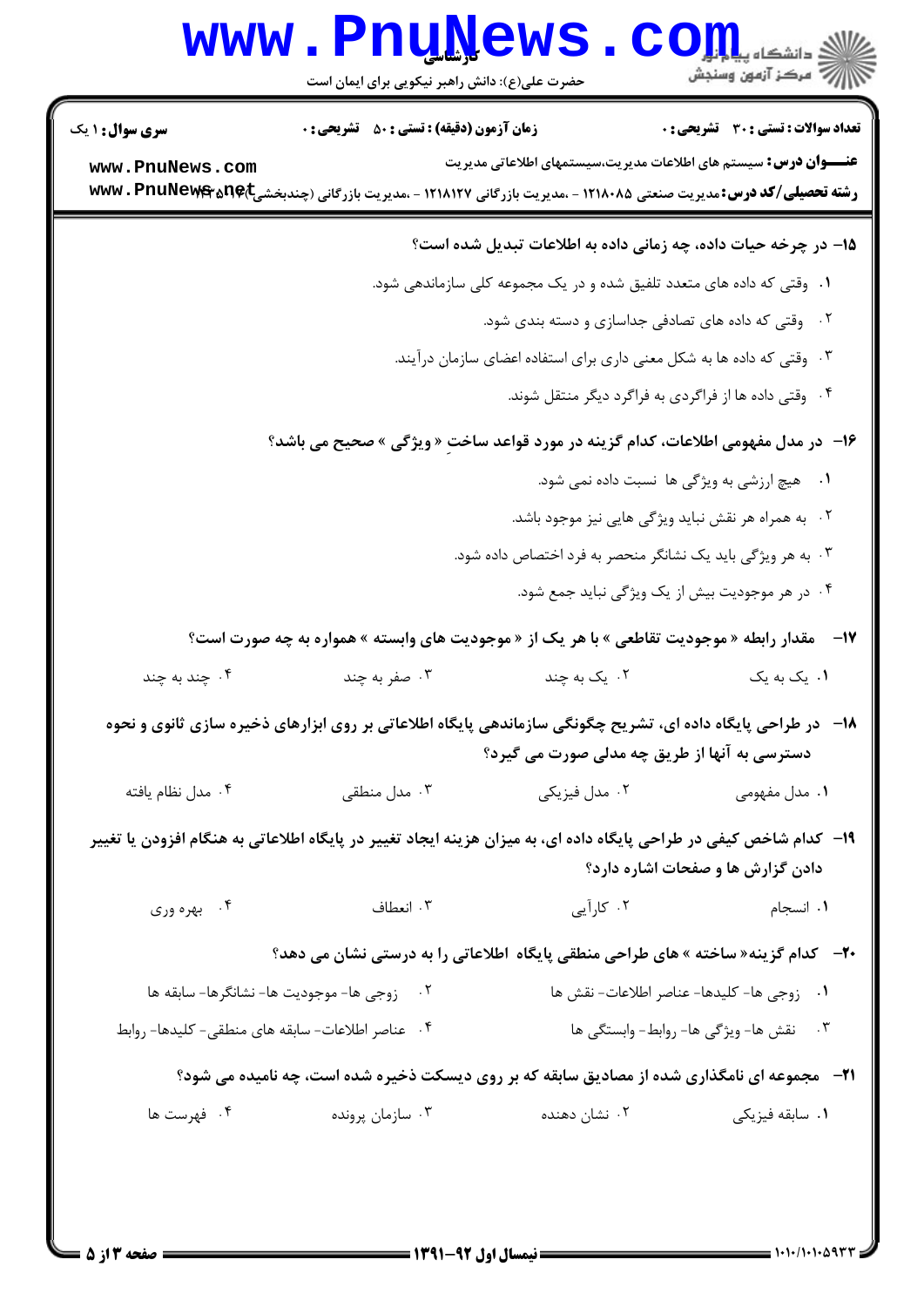| <b>WWW</b>                                | <b>LUAN!</b><br>حضرت علی(ع): دانش راهبر نیکویی برای ایمان است | د دانشکاه پ <b>یا ب<sup>ا</sup> ب<mark>و</mark></b><br>أأأآه مركز آزمون وسنجش                                                                                                                                                                                  |
|-------------------------------------------|---------------------------------------------------------------|----------------------------------------------------------------------------------------------------------------------------------------------------------------------------------------------------------------------------------------------------------------|
| <b>سری سوال : ۱ یک</b><br>www.PnuNews.com | <b>زمان آزمون (دقیقه) : تستی : 50 ٪ تشریحی : 0</b>            | <b>تعداد سوالات : تستی : 30 ٪ تشریحی : 0</b><br><b>عنــــوان درس:</b> سیستم های اطلاعات مدیریت،سیستمهای اطلاعاتی مدیریت<br><b>رشته تحصیلی/کد درس:</b> مدیریت صنعتی ۱۲۱۸۰۸۵ - ،مدیریت بازرگانی ۱۲۱۸۱۲۷ - ،مدیریت بازرگانی (چندبخشی <b>pe)C و www . PnuNewer</b> |
|                                           |                                                               | <b>۲۲</b> - به سندی که در بر دارنده نمودار جریان اطلاعات به همراه شرحی درباره تمام اجزای تشکیل دهنده آن است، چه می<br>گويند؟                                                                                                                                   |
|                                           | ۲. فرهنگ « داده ها »                                          | ۰۱ زبان توصیف « داده ها»                                                                                                                                                                                                                                       |
|                                           | ۰۴ رویه های سازمان                                            | ۰۳ ذخیره مستندات طراحی                                                                                                                                                                                                                                         |
|                                           |                                                               | ۲۳- علائم مورد استفاده در نمودار ساخت کدام است؟                                                                                                                                                                                                                |
|                                           | ٠٢ جريان اطلاعات- ترسيم اطلاعات- حلقه بازخور                  | ٠١ جريان اطلاعات- سلول- اتصال سلول ها                                                                                                                                                                                                                          |
|                                           | ۰۴ پرونده ها- دستورالعمل ها- مكمل ها                          | سلول ها- زوجي ها- دستورالعمل ها<br>$\cdot$ $\mathsf{r}$                                                                                                                                                                                                        |
|                                           |                                                               | ۲۴−۔ دو نوع اطلاعات میان سلول ها در جریان اطلاعات  مبادله می شود، آن دو نوع کدام است؟                                                                                                                                                                          |
|                                           | ۰۲ اطلاعات ذکر شده- اطلاعات ذکر نشده                          | ٠١ اطلاعات آشكار – اطلاعات پنهان                                                                                                                                                                                                                               |
|                                           | ۰۴ اطلاعات خام- اطلاعات كنترلى                                | ۰۳ اطلاعات ضمنی-اطلاعات طبقه بندی شده                                                                                                                                                                                                                          |
|                                           |                                                               | <b>۲۵</b> - ترکیب سه ساخته ی اساسی زبان تعریف برنامه برای کنترل برنامه کدام است؟                                                                                                                                                                               |
|                                           | ٠٢ تعريف- نمايش- توصيف                                        | ٠١ ساخت- آزمون- نصب                                                                                                                                                                                                                                            |
|                                           | ۰۴ تعریف و ترسیم « ساخته »- تصمیم                             | ۰۳ توالی- حلقه بازخور- تصمیم                                                                                                                                                                                                                                   |
|                                           |                                                               | ۲۶- نخستین گام ضروری برای طراحی برنامه نظام یافته چیست؟                                                                                                                                                                                                        |
|                                           |                                                               | ۰۱ ایجاد یک نمودار ساخت با نظم سلسله مراتبی                                                                                                                                                                                                                    |
|                                           |                                                               | ۰۲ تبدیل نمودار جریان اطلاعات به نمودار ساخت برنامه                                                                                                                                                                                                            |
|                                           |                                                               | ۰۳ افزودن پایگاه اطلاعاتی به نمودار ساخت                                                                                                                                                                                                                       |
|                                           |                                                               | ۰۴ افزودن اطلاعات نحوه تعامل كاربر با سيستم به نمودار ساخت                                                                                                                                                                                                     |
|                                           |                                                               | ٢٧- هدف از پالايش نمودار ساخت چيست؟                                                                                                                                                                                                                            |
|                                           |                                                               | ۰۱ طراحی سلول هایی مستقل که ارتباط کمی با یکدیگر داشته باشند.                                                                                                                                                                                                  |
|                                           |                                                               | ۰۲ ایجاد سلول های عمومی برای به حداکثر رساندن قبض                                                                                                                                                                                                              |
|                                           |                                                               | ۰۳ ایجاد ارتباط تنگاتنگ بین سلول ها و زوجی کردن آن ها                                                                                                                                                                                                          |
|                                           |                                                               | ۰۴ ایجاد سلول های عمومی برای به حداقل رساندن حیطه نظارت                                                                                                                                                                                                        |
|                                           |                                                               |                                                                                                                                                                                                                                                                |

۳.